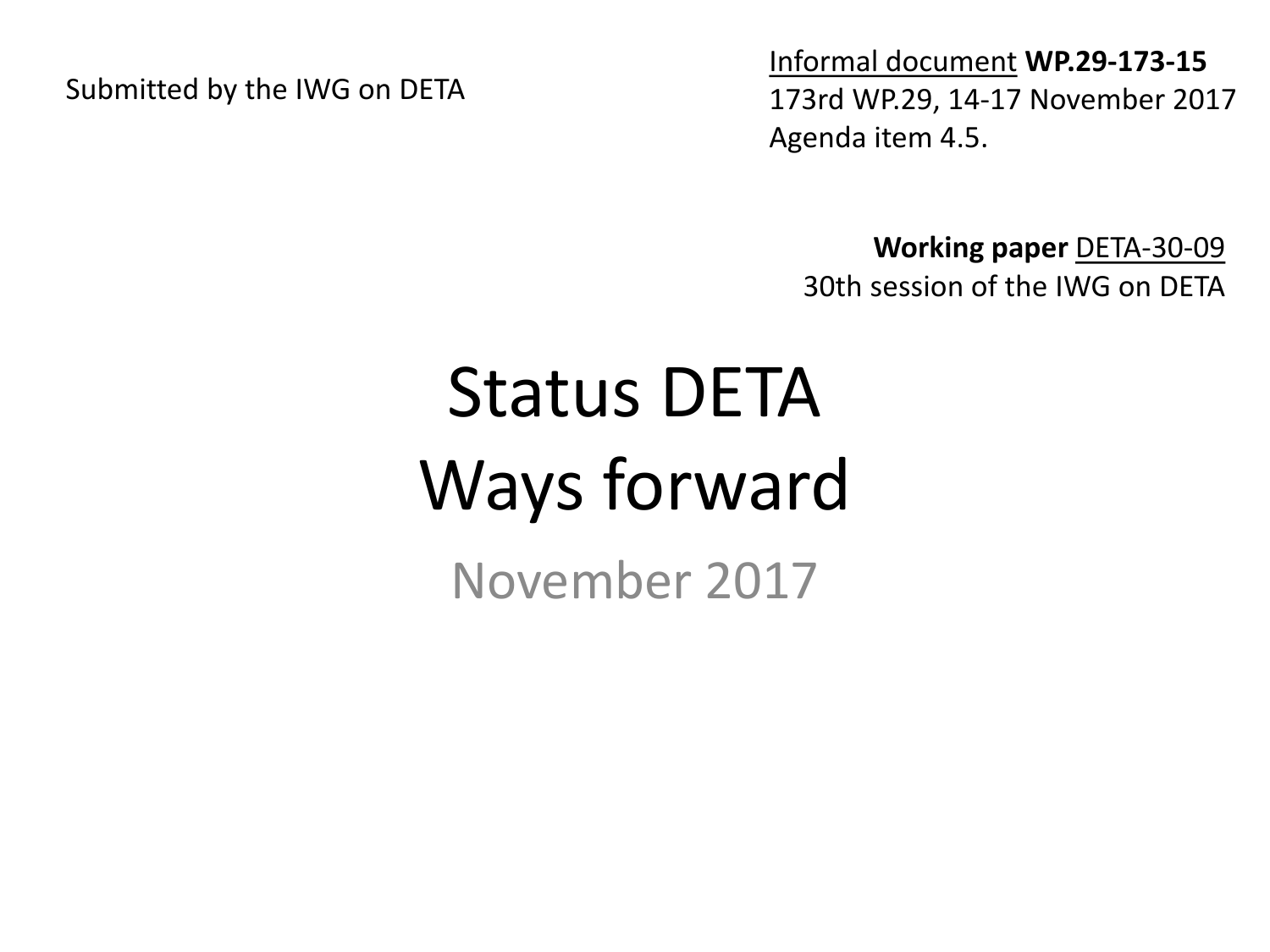### What is DETA?

- Definition
	- Database for the Exchange of Type Approval documentation and information
	- Supports mutual recognition
- Different evolutions
	- V0: existing test version based on ETAES\* (exchange of Approval & Compliance Documents) currently managed by KBA
	- V1: is V0 in productive phase with basic functionalities, only
	- V2: include Unique Identifier (UI)
	- V3: include DOC

\*European Type Approval Exchange System (ETAES) used in EU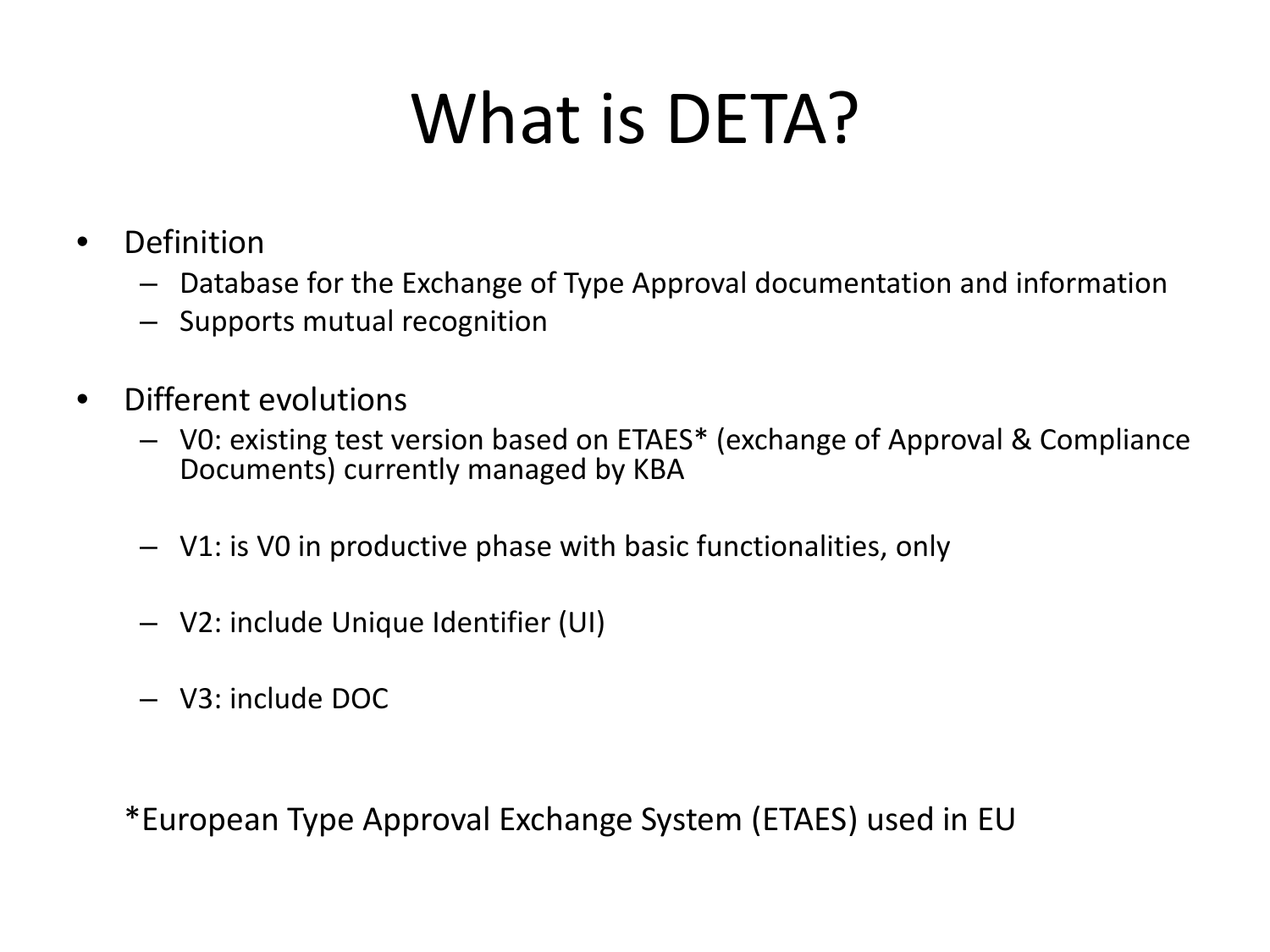#### DETA and WP.29

- DETA is introduced by Revision 3 to the 1958 Agreement Schedule 5 through outlining in its Schedule 5 the provisions for *"…utilizing the secure internet database established by the United Nations Economic Commission for Europe…*".
- The Unique Identifier (UI) is introduced by Revision 3 to the 1958 Agreement Schedule 5.
- The Declaration of Conformance (DoC) is introduced by Regulation No. 0 (IWVTA).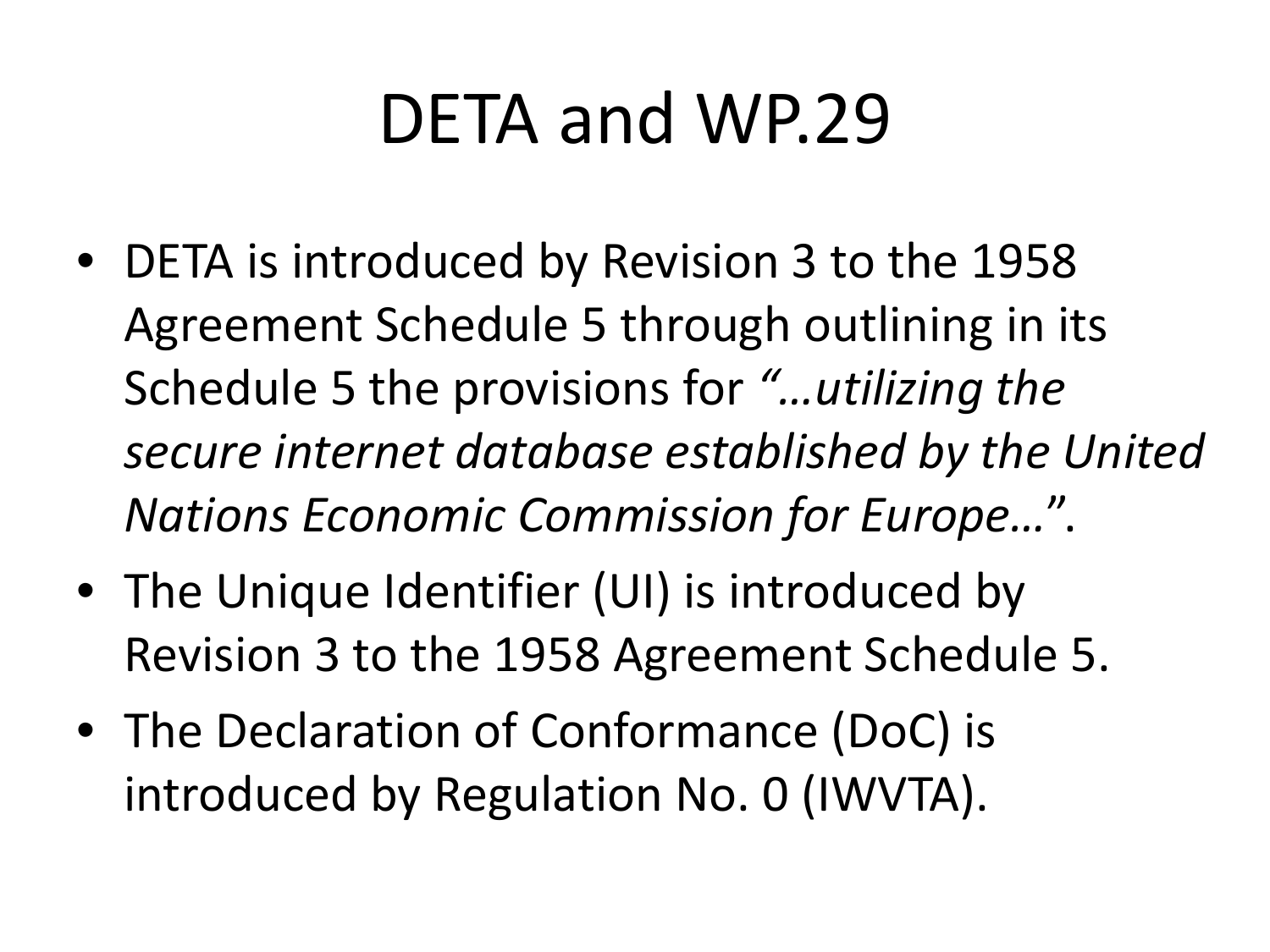# Expected benefits

- **Direct** 
	- Reduction of administrative burden
	- Faster processes
	- Crucial for the simplification of the GRE Regulations (UI)
	- Accommodate new needs regarding certification marking
	- Access (without request) to compliance documentation
		- Important for market surveillance
		- Check certification withdrawn (e.g. COP non compliance)
- Indirect
	- Important for authorities to verify the validity of certificates
	- Important for authorities to authenticity (e.g. falsification) of certificates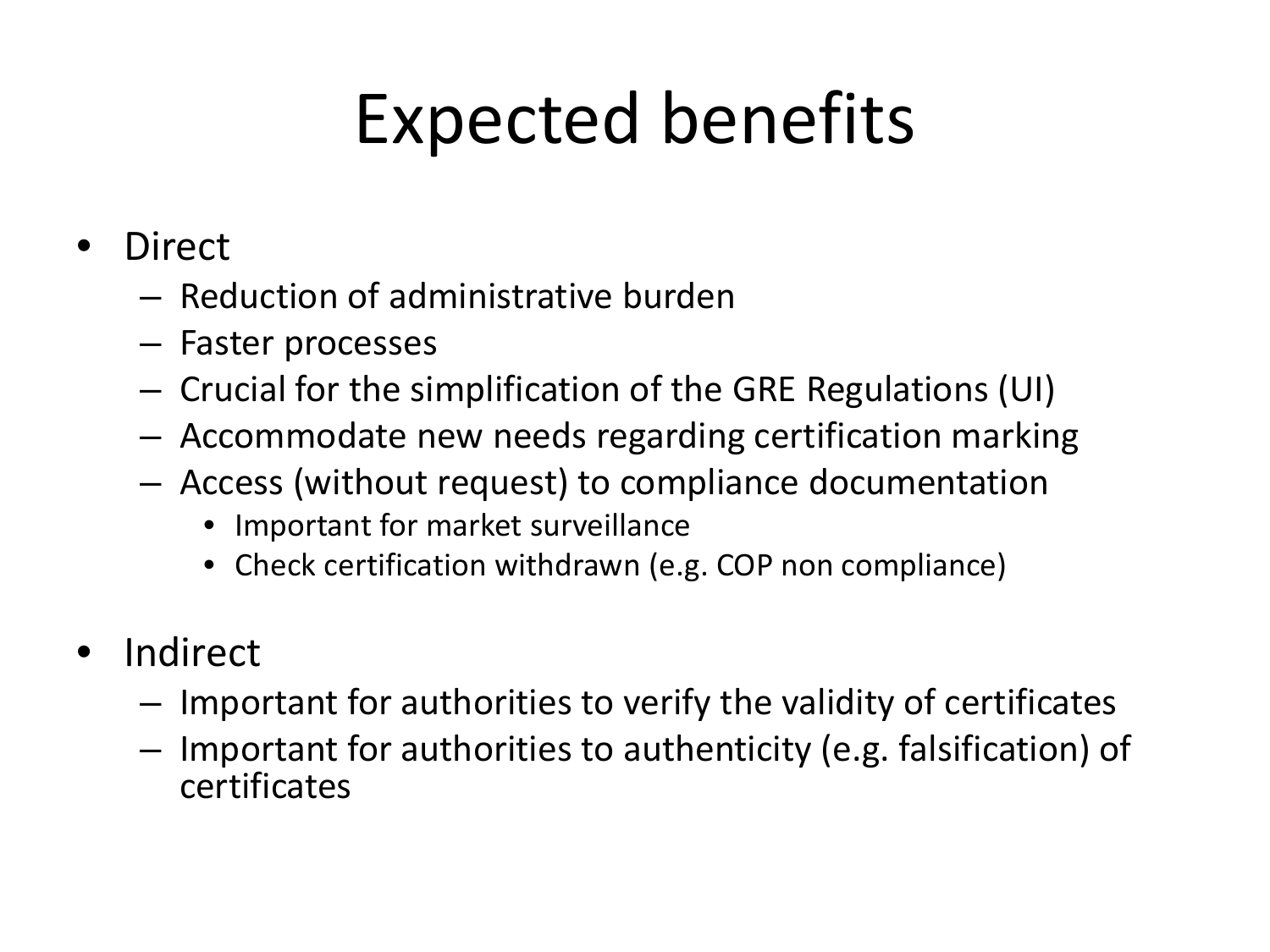#### Potential benefits\*

- Software updates (e.g. Over The Air)
- Storage of software version numbers
- Storage of validation models for Automated Driving
- Available for other compliance certifications e.g. blue ribbons, CCC

\* To be further elaborated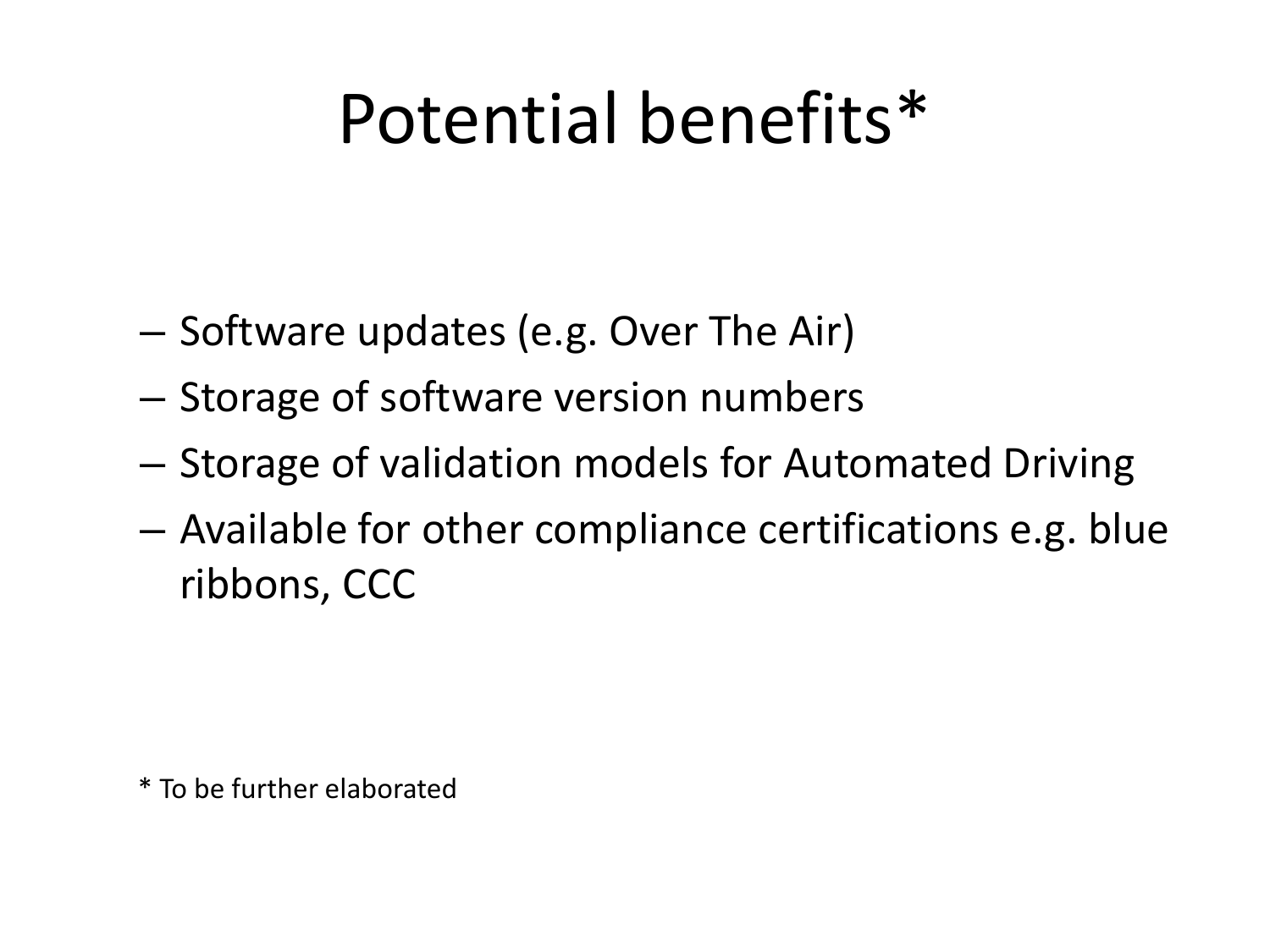### Scenario 1

- Stand alone project hosted at UNECE (See letter sent by the secretariat)
- Estimated costs: 3.6 Mio USD
	- Includes Step 1 to 3, running costs and HR for 5 years
- Conditions:
	- donation pledge (public or private)
- Implementation steps:
	- Donation pledge for 3.6 Mio USD (time reference)
	- Project adopted by EXCOM (+3 months)
	- Purchasing (+4 months) ,
	- migration / installation (+1 month)

720.000 USD per year 13.500 USD per year per CP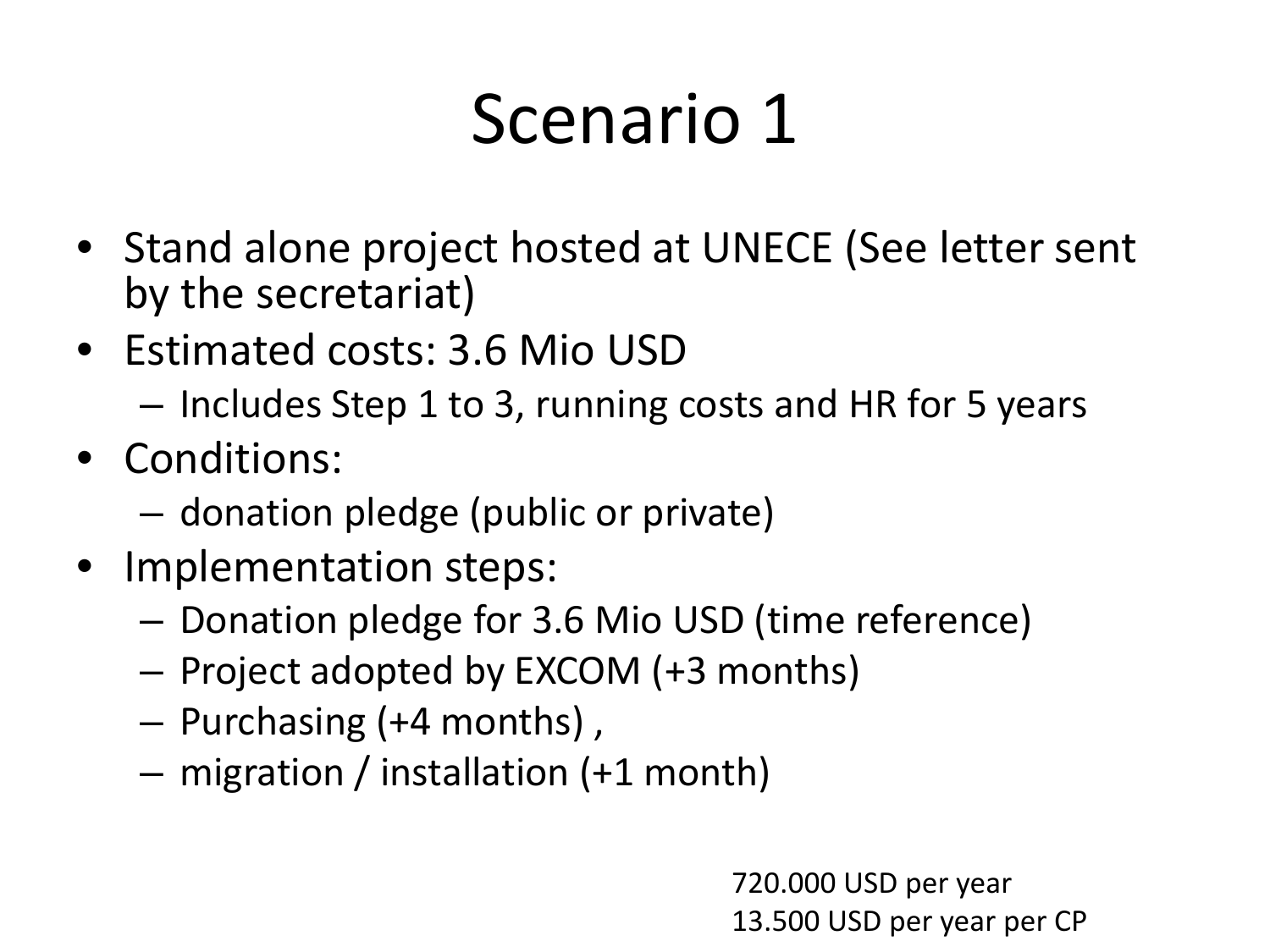#### Scenario 2

- Step-by-step installation of DETA at UNECE
- 3 consecutive projects
- Estimated costs:
	- 1. Step 1 (DETA V1 License, installation, running costs 1 year) 45.000 EUR\*
	- 2. Step 2 (DETA V2 Unique Identifier): 100.000 EUR
	- 3. Step 3 (DETA V3 Declaration Of Conformance): 200.000 EUR
- Conditions
	- Pledge for each Steps
	- Pledge for 1 JPO post (Confirmation JPO post) *important savings vs. scenario 1*
- Implementation steps
	- Step 1
		- Donation pledge 45.000 EUR (reference date)
		- Project adopted by EXCOM (+3 months)
		- Purchasing (+4 months) ,
		- migration / installation (+1 month)
	- Step 2 (UI)
		- Donation pledge 100.000 EUR (reference date) (public or private)
		- Project adopted by EXCOM (+3 months)
		- $\bullet$  UI (+1 year)
	- Step 3 (DOC)
		- Donation pledge 200.000 EUR (reference date) (public or private)
		- Project adopted by EXCOM (+3 months)
		- $\bullet$  DOC (+1 year)

105.000 USD per year 2.000 USD per CP per year

\* Estimation based on the list price from 2007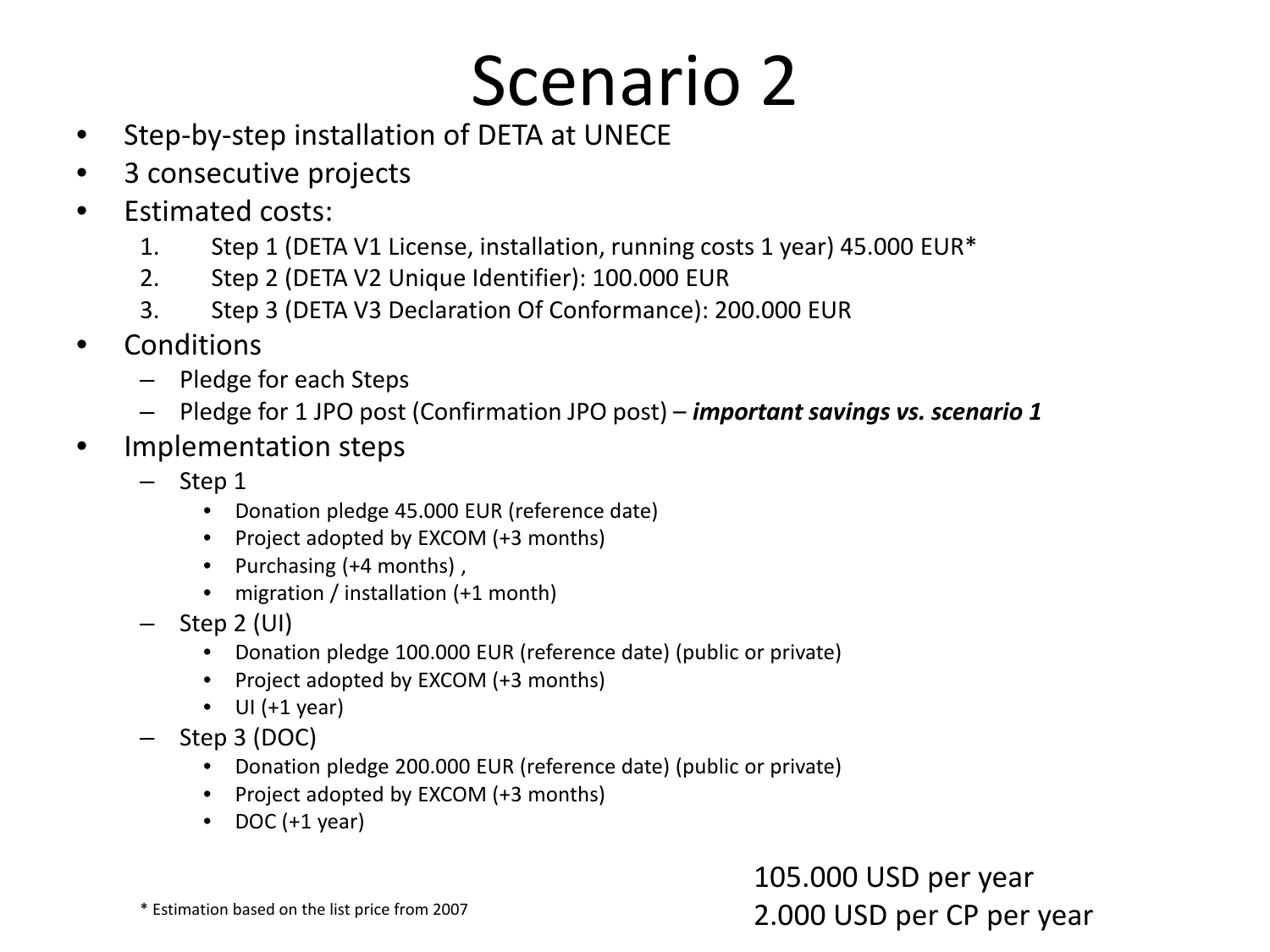#### Scenario 3

- Temporary [2 years] hosting in Germany (KBA)
- This is only a catalyst to promote DETA
- Estimated costs for UNECE:
	- $\rightarrow$  0 during the temporary hosting

 $\rightarrow$  running costs etc. after migration to UNECE to be determined by experience

- Minimum conditions:
	- UNECE is then hosting DETA
	- Pledge from donors [for 300.000 EUR (V2+V3)]
- Implementation step:
	- Agreement by WP.29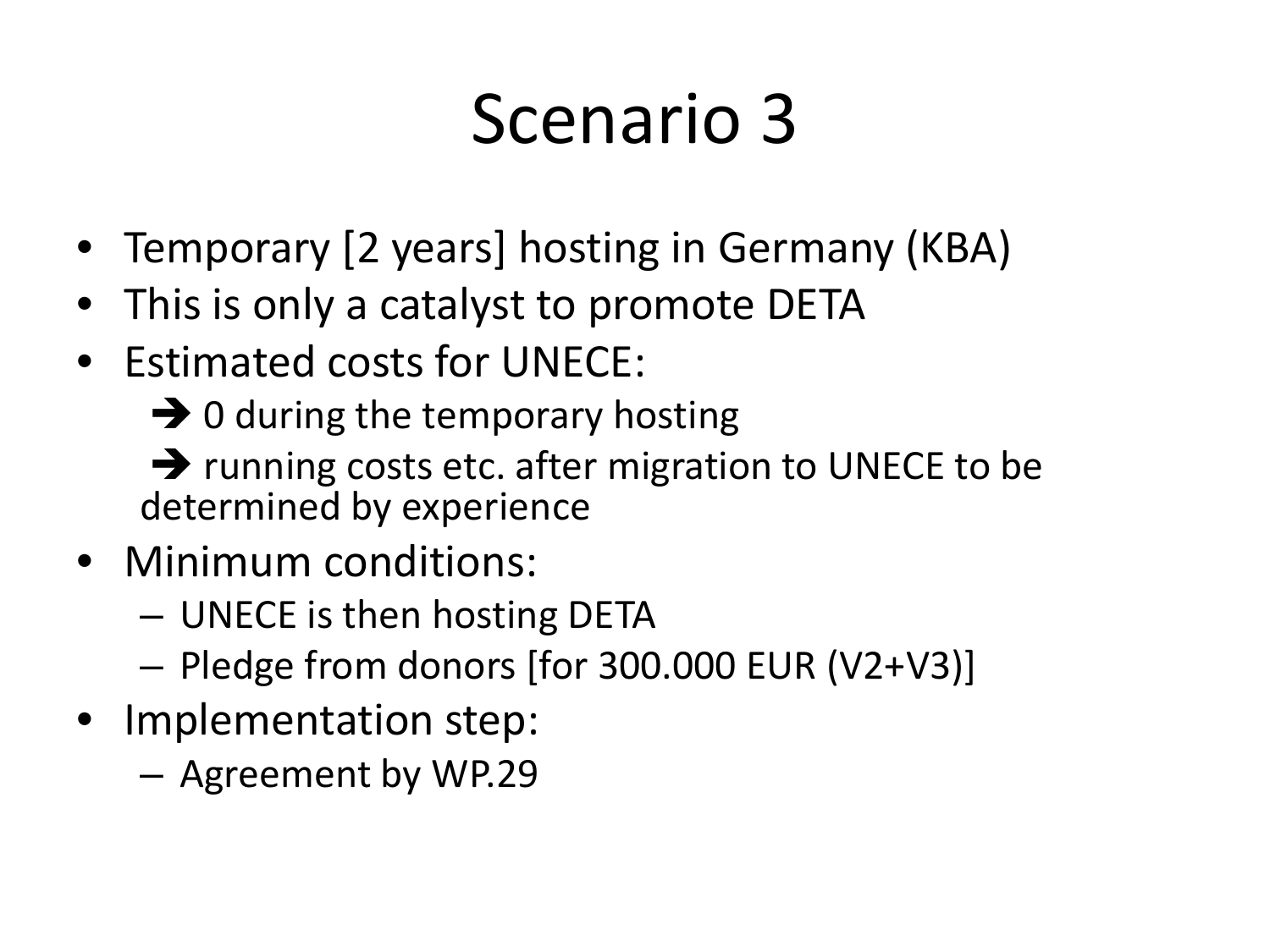# Consequence of not deciding…

- Jeopardizing the simplification of GRE Regs.
- Increasing administrative burden for exchange of compliance documents
- Jeopardizing mutual recognition of IWVTA certificates (no or difficult or limited access to system type approvals)
- Other solutions would need to be found for:
	- Software updates (e.g. Over The Air)
	- Storage of software version numbers
	- Storage of validation models for Automated Driving